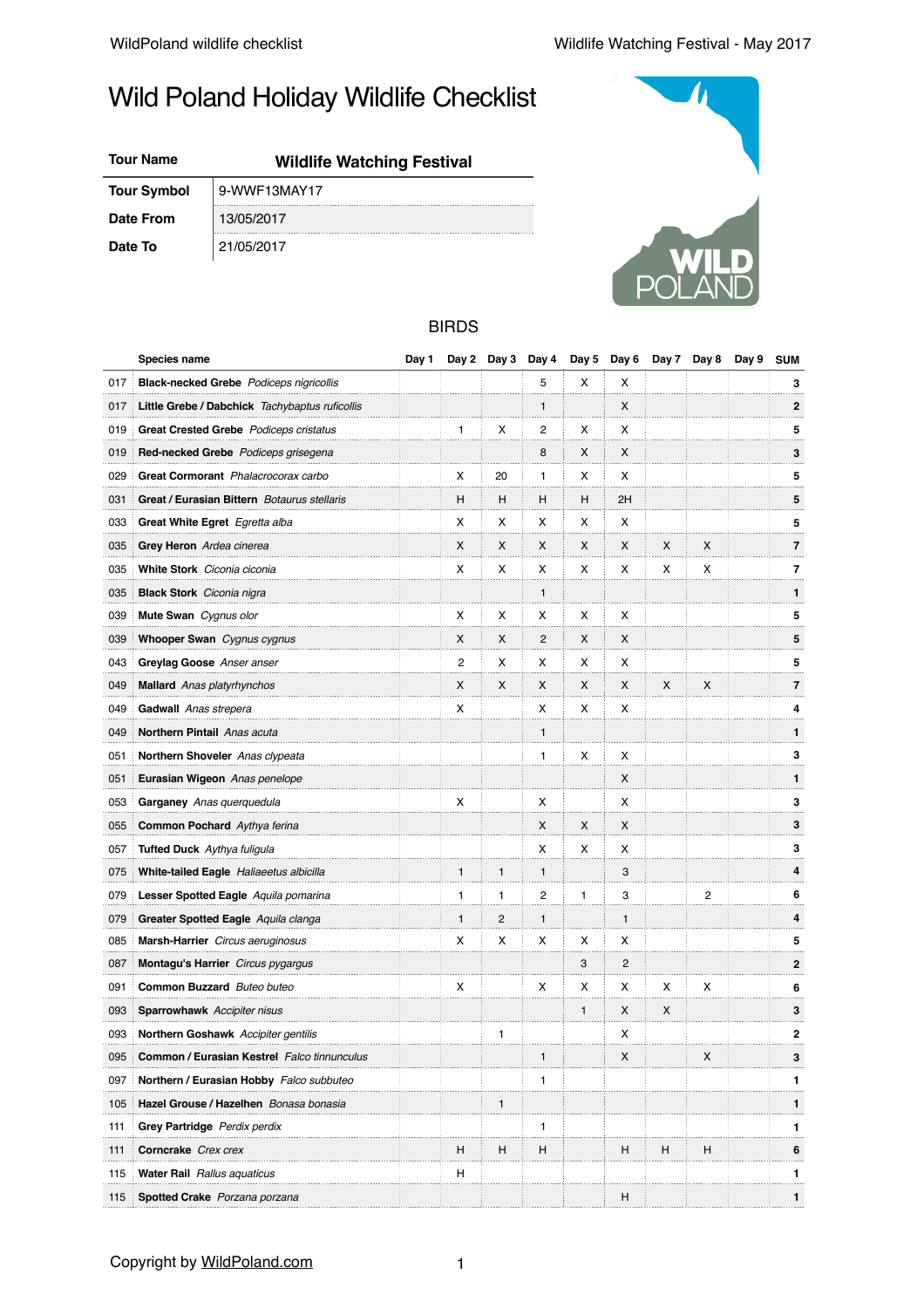|     | Species name                                    | Day 1 | Day 2 | Day 3        | Day 4        | Day 5        | Day 6          | Day 7        | Day 8                   | Day 9 | <b>SUM</b>     |
|-----|-------------------------------------------------|-------|-------|--------------|--------------|--------------|----------------|--------------|-------------------------|-------|----------------|
| 115 | Little Crake Porzana parva                      |       |       |              | 1            |              |                |              |                         |       | 1              |
| 117 | Common Moorhen Gallinula chloropus              |       | X     |              |              |              | X              |              |                         |       | $\mathbf{2}$   |
| 117 | Common / Eurasian Coot Fulica atra              |       | X     | х            | х            | х            | х              |              |                         |       | 5              |
| 119 | Common Crane Grus grus                          |       |       |              | X            | 12           | x              |              |                         |       | 3              |
| 125 | <b>Black-winged Stilt</b> Himantopus himantopus |       |       |              | 4            | 3            | 2              |              |                         |       | 3              |
| 137 | Northern Lapwing Vanellus vanellus              |       |       |              | X            | x            | X              | x            | X                       |       | 5              |
| 141 | Dunlin Calidris alpina                          |       |       |              | 40           |              |                |              |                         |       | 1              |
| 145 | Wood Sandpiper Tringa glareola                  |       |       |              | 2            |              | x              |              |                         |       | $\mathbf{2}$   |
| 145 | Green Sandpiper Tringa ochropus                 |       | 4     | 3            |              | 3            |                | х            | х                       |       | 5              |
| 145 | Common Sandpiper Actitis hypoleucos             |       |       |              |              |              | н              |              |                         |       | 1              |
| 147 | <b>Common Redshank</b> Tringa totanus           |       |       |              | X            | н            | х              |              |                         |       | 3              |
| 147 | Spotted Redshank Tringa erythropus              |       |       | 1            |              |              |                |              |                         |       | 1              |
| 147 | Common Greenshank Tringa nebularia              |       |       | 1            |              |              |                |              |                         |       | 1              |
| 149 | <b>Black-tailed Godwit</b> Limosa limosa        |       |       |              | 20           | X            | X              |              |                         |       | 3              |
| 151 | Eurasian Woodcock Scolopax rusticola            |       |       |              |              |              | 1              | х            | 2                       |       | 3              |
| 151 | Great Snipe Gallinago media                     |       |       |              |              |              |                | 6            |                         |       | 1              |
| 151 | <b>Common Snipe</b> Gallinago gallinago         |       | X     | х            | х            | х            | х              | х            | х                       |       | 7              |
| 157 | <b>Ruff</b> Philomachus pugnax                  |       |       |              | $300+$       | $38+$        | 6              |              |                         |       | 3              |
| 171 | <b>Black-headed Gull</b> Larus ridibundus       |       | х     | х            | х            | х            | х              |              |                         |       | 5              |
| 173 | <b>Common / Mew Gull Larus canus</b>            |       | X     | X            |              |              | X              |              |                         |       | 3              |
| 179 | <b>Little Gull</b> Larus minutus                |       | X     |              | 1            |              |                |              |                         |       | $\mathbf{2}$   |
| 185 | Little Tern Sternula albifrons                  |       | X     |              | X            | $\mathbf{1}$ | $\mathbf{1}$   |              |                         |       | 4              |
| 187 | Common Tern Sterna hirundo                      |       |       | х            | х            | 1            | х              |              |                         |       | 4              |
| 193 | <b>Black Tern</b> Chlidonias niger              |       | X     | x            | 200          | х            | x              |              |                         |       | 5              |
| 193 | White-winged Tern Chlidonias leucopterus        |       |       | х            | 1000         | 40           | х              |              |                         |       | 4              |
| 193 | Whiskered Tern Chlidonias hybrida               |       | X     | X            | 40           | X            | x              |              |                         |       | 5              |
| 201 | Feral Pigeon Columba livia feral                |       | х     | х            | х            | х            | х              |              | х                       |       | 6              |
| 201 | Stock Dove Columba oenas                        |       |       |              |              |              |                | X            |                         |       | 1              |
| 201 | Wood Pigeon Columba palumbus                    |       | х     | х            | х            | х            | х              | х            | х                       |       | 7              |
| 203 | Collared Dove Streptopelia decaocto             |       | X     | X            | 1            | X            | X              | X            |                         |       | 6              |
| 203 | <b>Turtle Dove</b> Streptopelia turtur          |       |       |              |              |              |                | х            |                         |       | 1              |
| 205 | <b>Cuckoo</b> Cuculus canorus                   |       | X     | н            | $\mathbf{1}$ | 3            | X              |              |                         |       | 5              |
| 207 | Tawny Owl Strix aluco                           |       |       |              |              | 1            |                | 2            |                         |       | $\mathbf{2}$   |
| 211 | Pygmy-Owl Glaucidium passerinum                 |       |       | $\mathbf{1}$ | 1            |              |                | $\mathbf{1}$ |                         |       | 3              |
| 219 | <b>Swift</b> Apus apus                          |       | X     | х            |              |              | х              |              | х                       |       | 4              |
| 221 | Hoopoe Upupa epops                              |       | X     |              | 3            | $\mathbf{1}$ | $\overline{c}$ |              | н                       |       | 5              |
| 225 | <b>Black Woodpecker</b> Dryocopus martius       |       |       | 2            | 1            | 2            | 2              | 1            | $\overline{\mathbf{c}}$ |       | 6              |
| 225 | Green Woodpecker Picus viridis                  |       | 3     |              |              |              | 1              |              |                         |       | 2              |
| 225 | Grey-headed Woodpecker Picus canus              |       | X     |              |              | 2            |                | н            | н                       |       | 4              |
| 227 | Great Spotted Woodpecker Dendrocopos major      |       | X     | x            | X            | X            | х              | 1            | x                       |       | $\overline{7}$ |
| 227 | Middle Spotted Woodpecker Dendrocopos medius    |       | х     | х            |              | 2            | х              | х            | х                       |       | 6              |
| 229 | White-backed Woodpecker Dendrocopos leucotos    |       | X     | x            | X            | 3            | н              |              | $\overline{c}$          |       | 6              |
| 229 | Three-toed Woodpecker Picoides tridactylus      |       | х     | х            |              | 2            |                |              | 3                       |       | 4              |
| 229 | Lesser Spotted Woodpecker Dendrocopos minor     |       |       |              | 1            |              | $\mathbf{1}$   | х            | 1                       |       | 4              |
| 229 | Eurasian Wryneck Jynx torquilla                 |       | х     | н            | н            | н            | н              | 1            | 1                       |       | 7              |
| 231 | <b>Skylark</b> Alauda arvensis                  |       | X     |              | X            | х            | XX             | XX           | XX                      |       | 6              |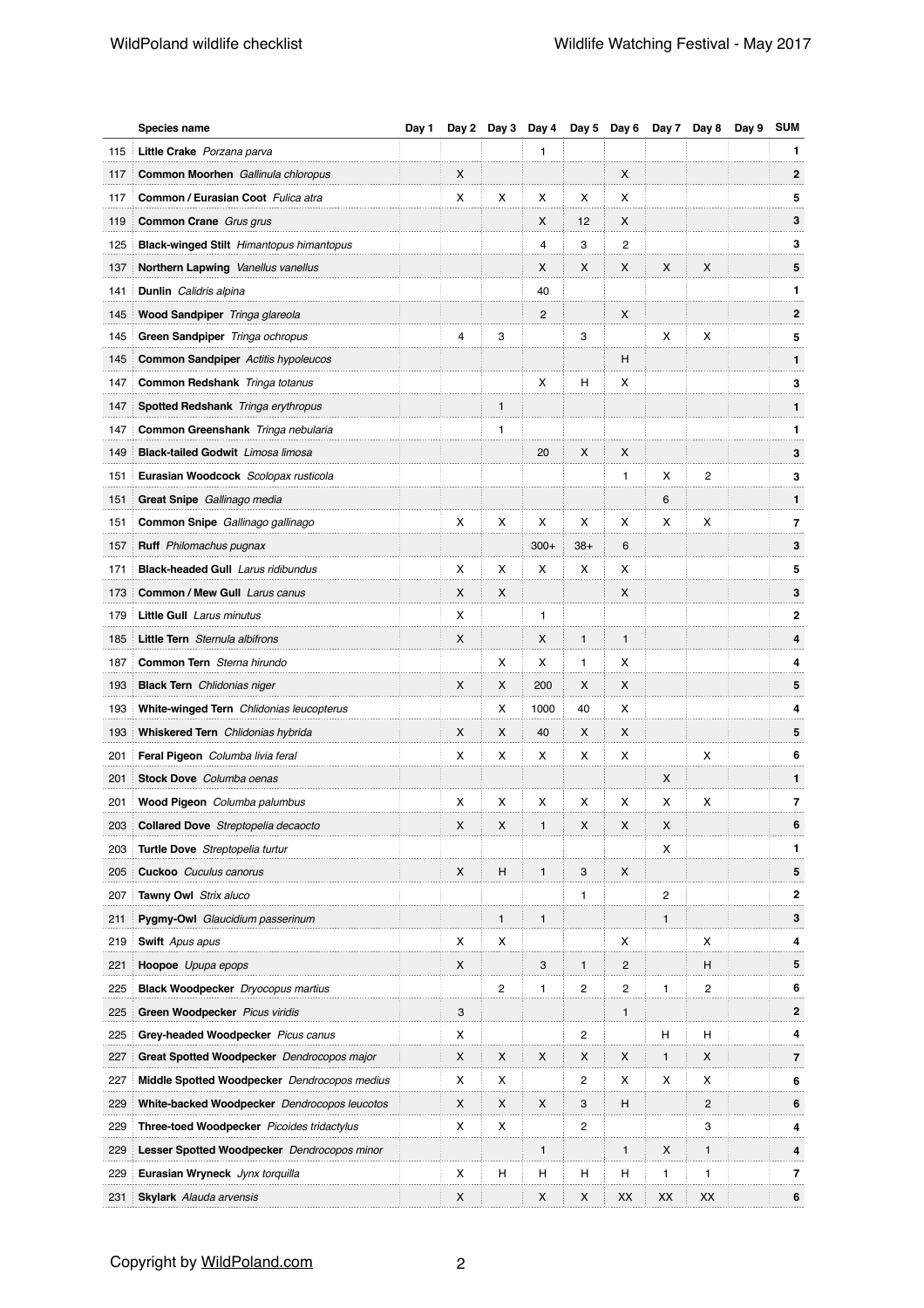|     | Species name                                   | Day 1 | Day 2 | Day 3        | Day 4          | Day 5          | Day 6 | Day 7 | Day 8 | Day 9 | <b>SUM</b>               |
|-----|------------------------------------------------|-------|-------|--------------|----------------|----------------|-------|-------|-------|-------|--------------------------|
| 233 | Woodlark Lullula arborea                       |       |       | н            |                | $\mathbf{1}$   | X     | х     | х     |       | 5                        |
| 241 | Sand Martin / Bank Swallow Riparia riparia     |       |       |              | X              |                |       |       |       |       | $\mathbf{1}$             |
| 243 | <b>Barn Swallow</b> Hirundo rustica            |       | х     | х            | X              | х              | х     | х     | x     |       | $\overline{7}$           |
| 243 | Northern House-Martin Delichon urbicum         |       | X     | X            | X              | X              | X     | X     | X     |       | $\overline{\mathbf{r}}$  |
| 249 | <b>Tree Pipit</b> Anthus trivialis             |       |       | х            |                |                | н     | 1     | 1     |       | 4                        |
| 251 | White Wagtail Motacilla alba                   |       | X     | X            | X              | X              | X     | x     | 1     |       | $\overline{\mathbf{r}}$  |
| 253 | Yellow Wagtail Motacilla flava                 |       | X     | х            | х              | х              | х     |       |       |       | 5                        |
| 255 | Wren Troglodytes troglodytes                   |       | X     | X            | X              | X              | X     | X     | X     |       | $\overline{\mathbf{r}}$  |
| 257 | Hedge Accentor / Dunnock Prunella modularis    |       | х     | х            |                | $\mathbf{1}$   |       |       | x     |       | 4                        |
| 259 | <b>European Robin</b> Erithacus rubecula       |       | X     | X            | X              | X              | X     | X     | X     |       | $\overline{7}$           |
| 259 | Thrush Nightingale Luscinia luscinia           |       | х     | х            | х              | н              | х     | х     | х     |       | $\overline{7}$           |
| 261 | <b>Bluethroat</b> Luscinia svecica             |       |       |              | 5              | $\mathbf{1}$   | 3     |       |       |       | 3                        |
| 263 | <b>Common Redstart</b> Phoenicurus phoenicurus |       |       |              |                |                |       |       | н     |       | 1                        |
| 263 | <b>Black Redstart</b> Phoenicurus ochruros     |       | X     |              | $\overline{4}$ | X              | X     | X     | н     |       | 6                        |
| 273 | Whinchat Saxicola rubetra                      |       | х     | х            |                |                | х     | х     | 1     |       | 5                        |
| 273 | European Stonechat Saxicola rubicola           |       |       |              |                |                | X     |       |       |       | $\mathbf{1}$             |
| 275 | <b>Song Thrush</b> Turdus philomelos           |       | х     | х            | х              | х              | х     | х     | х     |       | 7                        |
| 275 | <b>Mistle Thrush</b> Turdus viscivorus         |       | X     |              |                |                |       |       |       |       | $\mathbf{1}$             |
| 275 | <b>Fieldfare</b> Turdus pilaris                |       | х     | х            | х              | х              | х     | х     | х     |       | 7                        |
| 277 | <b>Blackbird</b> Turdus merula                 |       | X     | X            | X              | X              | X     | X     | X     |       | $\overline{7}$           |
| 281 | <b>Barred Warbler</b> Sylvia nisoria           |       | х     | 2            | 1              | х              | н     | х     | х     |       | 7                        |
| 281 | Garden Warbler Sylvia borin                    |       | X     | X            | н              |                | X     | н     |       |       | 5                        |
| 283 | <b>Blackcap</b> Sylvia atricapilla             |       | х     | х            | х              | х              | х     | ХX    | х     |       | $\overline{7}$           |
| 283 | Lesser Whitethroat Sylvia curruca              |       | X     | н            | н              |                | X     | X     | X     |       | 6                        |
| 287 | Common Whitethroat Sylvia communis             |       | х     | х            |                |                | х     | х     |       |       | 4                        |
| 291 | Sedge Warbler Acrocephalus schoenobaenus       |       | X     | 1            | X              | X              | X     | X     |       |       | 6                        |
| 291 | <b>Aquatic Warbler</b> Acrocephalus paludicola |       |       |              | 1              | н              | 2     |       |       |       | 3                        |
| 293 | Grasshopper-Warbler Locustella naevia          |       | X     | н            | н              |                |       |       |       |       | 3                        |
| 295 | <b>River-Warbler</b> Locustella fluviatilis    |       |       |              |                |                |       | н     | н     |       | 2                        |
| 295 | Savi's Warbler Locustella luscinioides         |       | X     | Н            | н              | н              | Н     | н     | н     |       | $\overline{\mathbf{r}}$  |
| 297 | <b>Reed-Warbler</b> Acrocephalus scirpaceus    |       |       |              | х              | н              | н     |       |       |       | 3                        |
| 297 | Marsh Warbler Acrocephalus palustris           |       |       | н            |                |                | н     |       |       |       | $\mathbf{2}$             |
| 299 | Great Reed-Warbler Acrocephalus arundinaceus   |       | х     | 3            | х              | х              | х     | х     | х     |       | 7                        |
| 301 | Icterine Warbler Hippolais icterina            |       | X     | $\mathbf{1}$ | X              |                | X     | X     | X     |       | 6                        |
| 305 | Willow Warbler Phylloscopus trochilus          |       | х     | х            | х              |                | х     | х     | х     |       | 6                        |
| 305 | Wood Warbler Phylloscopus sibilatrix           |       | X     | X            | H              | X              | X     | X     | X     |       | 7                        |
| 307 | Chiffchaff Phylloscopus collybita              |       | х     | х            | х              | х              | х     | х     | х     |       | 7                        |
| 311 | Goldcrest Regulus regulus                      |       | X     | X            |                | X              |       | X     | X     |       | 5                        |
| 311 | Firecrest Regulus ignicapilla                  |       | х     | х            |                | $\overline{2}$ |       | н     |       |       | 4                        |
| 313 | Spotted Flycatcher Muscicapa striata           |       | X     | x            | 1              | X              | X     | х     | X     |       | 7                        |
| 313 | Red-breasted Flycatcher Ficedula parva         |       | н     | 1            | 1              | 4              |       | H     | н     |       | 6                        |
| 315 | Pied-Flycatcher Ficedula hypoleuca             |       |       | $\mathbf{1}$ |                | н              |       |       |       |       | $\mathbf{2}$             |
| 315 | <b>Collared Flycatcher</b> Ficedula albicollis |       | х     | х            | х              | х              | х     | х     | х     |       | $\overline{\phantom{a}}$ |
| 317 | <b>Great Tit</b> Parus major                   |       | X     | x            | X              | X              | X     | х     | x     |       | 7                        |
| 317 | <b>Coal Tit</b> Periparus ater                 |       | н     | х            |                | х              |       |       | х     |       | 4                        |
| 317 | <b>Blue Tit</b> Cyanistes caeruleus            |       | X     | x            | X              | X              | X     | х     | x     |       | 7                        |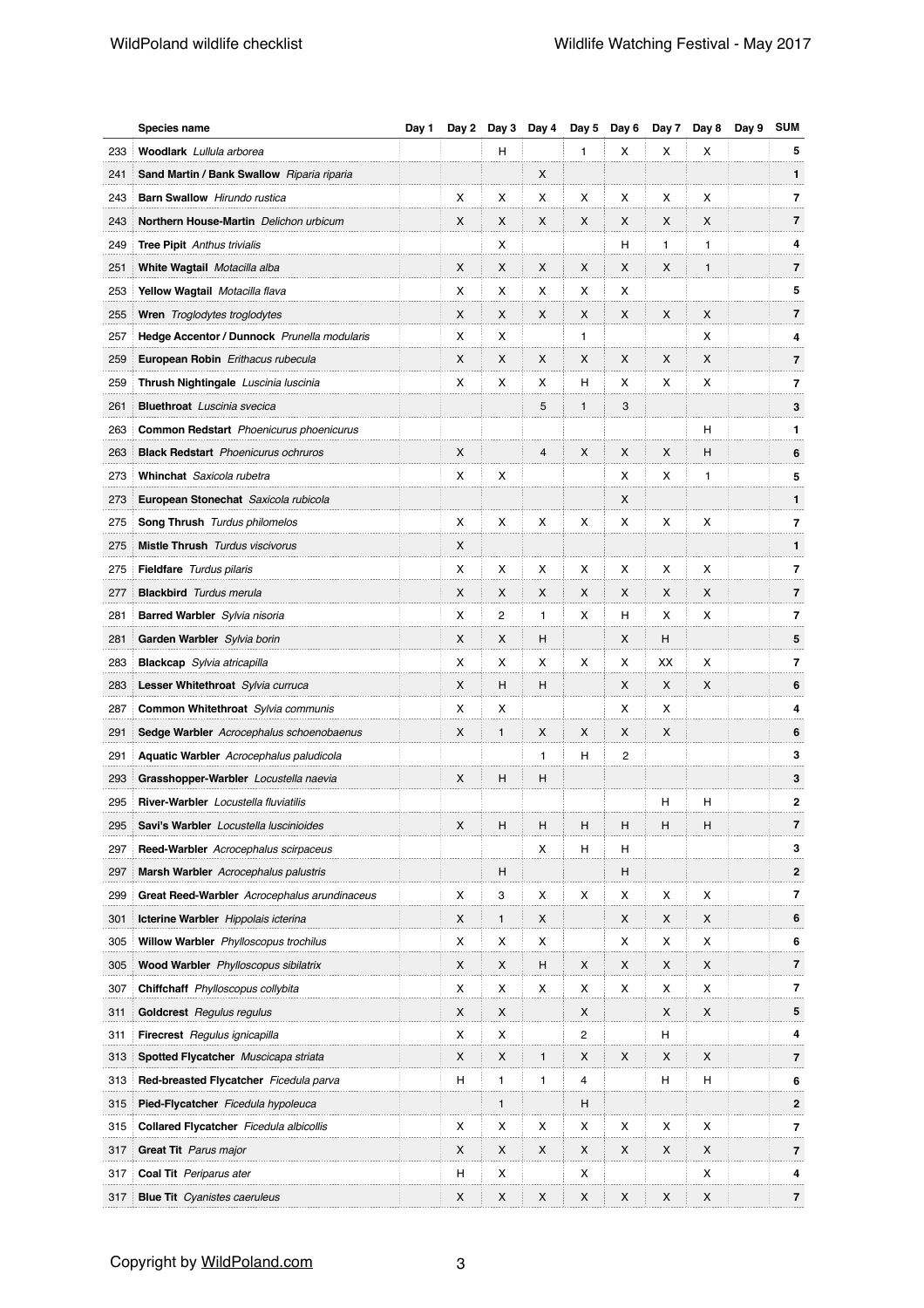|     | Species name                                   | Day 1 |     | Day 2 Day 3    | Day 4 | Day 5        | Day 6          | Day 7 | Day 8          | Day 9 | <b>SUM</b>              |
|-----|------------------------------------------------|-------|-----|----------------|-------|--------------|----------------|-------|----------------|-------|-------------------------|
| 319 | <b>Crested Tit</b> Lophophanes cristatus       |       |     | x              | X     | H            |                |       |                |       | 3                       |
| 319 | <b>Willow Tit</b> Poecile montanus             |       | X   |                |       | $\mathbf{1}$ |                |       | X              |       | 3                       |
| 319 | <b>Marsh Tit</b> Poecile palustris             |       | н   | х              | х     | X            |                | х     | x              |       | 6                       |
| 321 | <b>Long-tailed Tit Aegithalos caudatus</b>     |       | X   |                | X     | $\mathbf{1}$ |                | X     | X              |       | 5                       |
| 321 | <b>Penduline Tit</b> Remiz pendulinus          |       | X   | X              | х     | X            | X              |       |                |       | 5                       |
| 323 | Nuthatch Sitta europaea                        |       | X   | X              | X     | X            | X              | X     | X              |       | $\overline{\mathbf{r}}$ |
| 325 | Treecreeper Certhia familiaris                 |       | x   | X              | X     |              |                |       | x              |       | 4                       |
| 327 | Red-backed Shrike Lanius collurio              |       | X   | $\overline{c}$ | X     | X            | X              | X     | X              |       | 7                       |
| 329 | Northern / Great Grey Shrike Lanius excubitor  |       | X   |                |       |              | $\mathbf{1}$   | x     |                |       | 3                       |
| 331 | <b>Magpie</b> Pica pica                        |       | X   |                | X     | X            | X              | X     | X              |       | 6                       |
| 333 | <b>Jay</b> Garrulus glandarius                 |       | x   | X              | х     | х            | х              | х     | x              |       | 7                       |
| 333 | Nutcracker Nucifraga caryocatactes             |       | Н   |                |       |              |                |       |                |       | $\mathbf{1}$            |
| 335 | Jackdaw Corvus monedula                        |       |     |                | х     |              | х              |       |                |       | $\mathbf{2}$            |
| 337 | <b>Rook</b> Corvus frugilegus                  |       |     |                | X     |              | X              |       |                |       | $\mathbf 2$             |
| 337 | <b>Hooded Crow</b> Corvus cornix               |       |     | 1              | х     |              | х              |       |                |       | 3                       |
| 337 | Raven Corvus corax                             |       | X   | н              | X     | X            | X              | X     | н              |       | $\overline{\mathbf{r}}$ |
| 341 | <b>Starling</b> Sturnus vulgaris               |       | X   | XX             | XX    | ХX           | х              | XX    | XX             |       | 7                       |
| 341 | Golden-Oriole Oriolus oriolus                  |       | н   | 1              | 3     | 5            | X              | н     | 1              |       | $\overline{\mathbf{r}}$ |
| 343 | House Sparrow Passer domesticus                |       | X   | XX             | х     | x            | x              | х     | x              |       | 7                       |
| 343 | <b>Tree-Sparrow</b> Passer montanus            |       | X   | X              | X     | X            | X              | X     | X              |       | 7                       |
| 347 | <b>Chaffinch</b> Fringilla coelebs             |       | X   | x              | X     | X            | X              | X     | X              |       | 7                       |
| 349 | Linnet Carduelis cannabina                     |       |     |                | X     | $\mathbf{1}$ | X              | X     | X              |       | 5                       |
| 351 | <b>Goldfinch</b> Carduelis carduelis           |       | x   | x              | х     | X            | х              | X     | x              |       | $\overline{\mathbf{r}}$ |
| 351 | <b>Greenfinch</b> Carduelis chloris            |       | X   |                | X     |              | X              | н     | X              |       | 5                       |
| 351 | <b>Siskin</b> Carduelis spinus                 |       | н   |                |       |              |                |       |                |       | 1                       |
| 353 | <b>Serin</b> Serinus serinus                   |       | X   |                | X     |              | X              |       | X              |       | 4                       |
| 355 | Hawfinch Coccothraustes coccothraustes         |       | X   | X              |       | X            | $\overline{c}$ | X     | X              |       | 6                       |
| 357 | Common Crossbill Loxia curvirostra             |       | н   | $\overline{2}$ |       |              |                |       |                |       | $\mathbf 2$             |
| 359 | Common/Scarlet Rosefinch Carpodacus erythrinus |       | x   | н              | X     | н            | x              | х     | $\overline{c}$ |       | 7                       |
| 367 | <b>Reed Bunting</b> Emberiza schoeniclus       |       | X   | X              | X     | X            | X              | X     |                |       | 6                       |
| 373 | Yellowhammer Emberiza citrinella               |       | X   | х              | X     | X            | X              | X     | х              |       | 7                       |
| 377 | Corn Bunting Emberiza calandra                 |       |     |                |       | н            | н              |       | 1              |       | 3                       |
|     | Number of species:                             | 0     | 104 | 97             | 116   | 104          | 122            | 77    | 78             | 0     | 160                     |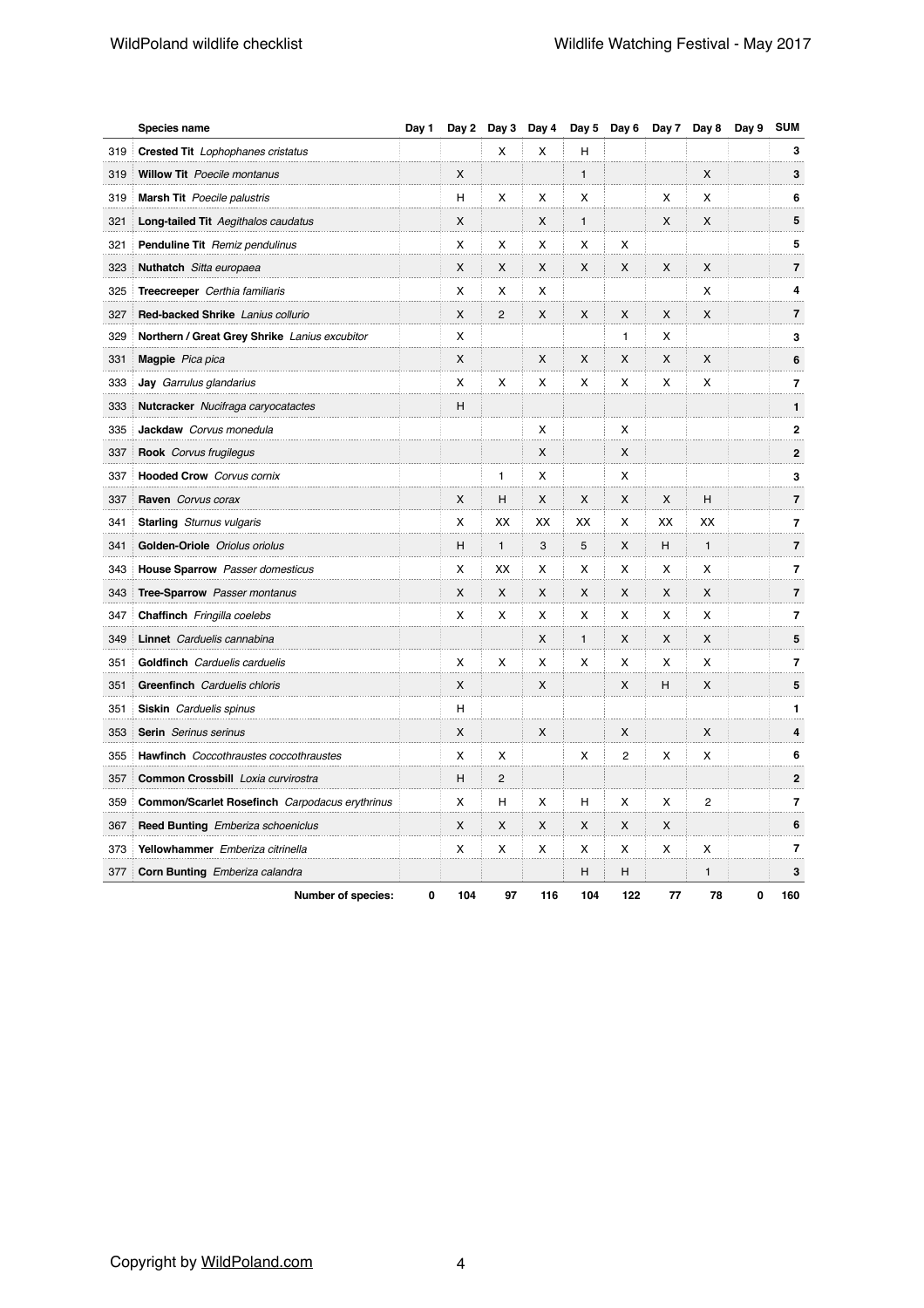| Species name                                   | Day 1 | Day 2          |                | Day 3 Day 4    |                |                | Day 5 Day 6 Day 7 |                | Day 8 Day 8 | <b>SUM</b>     |
|------------------------------------------------|-------|----------------|----------------|----------------|----------------|----------------|-------------------|----------------|-------------|----------------|
| European Bison Bison bonasus                   |       | $\overline{2}$ | $\overline{2}$ | 3              | $\overline{2}$ | 14             | $\overline{2}$    |                |             | 6              |
| Red Deer Cervus elaphus                        |       | $\mathbf{1}$   | $\mathbf{1}$   | $\mathbf{1}$   | $\mathbf{1}$   | 11             | 5                 | $\overline{4}$ |             | $\overline{7}$ |
| Roe Deer Capreolus capreolus                   |       | 3              | 1              | $\overline{c}$ | $\overline{7}$ | 12             | 20                | 10             |             | 7              |
| Wild Boar Sus scrofa                           |       |                |                |                | $\mathbf{1}$   |                |                   | $\mathbf{1}$   |             | $\mathbf{2}$   |
| <b>Elk</b> Alces Alces                         |       |                |                | 7              | 6              | $16+$          |                   |                |             | 3              |
| European Lynx Lynx lynx                        |       |                |                |                |                |                |                   | 1              |             |                |
| Wolf Canis lupus                               |       | F              | pooh           |                | F              | 1              |                   | 1              |             | 5              |
| <b>Red Fox</b> Vulpes vulpes                   |       | $\mathbf{1}$   |                | $\overline{2}$ | $\overline{c}$ | 3              | 3                 | $\mathbf{1}$   |             | 6              |
| Racoon Dog Nyctereutes procyonoides            |       | $\mathbf{1}$   |                |                |                |                |                   |                |             | 1              |
| <b>Badger</b> Meles meles                      |       | 3              | $\mathbf{1}$   |                |                | 5              | $\overline{4}$    |                |             | 4              |
| <b>Pine Marten</b> Martes martes               |       |                | 1              | $\mathbf{1}$   |                |                |                   | 1              |             | 3              |
| European Polecat Mustela putorius              |       | F              |                |                | $\mathbf{1}$   | $\mathbf{1}$   |                   |                |             | 3              |
| Stoat Mustela erminea                          |       |                |                |                |                |                |                   | $\mathbf{1}$   |             | 1              |
| Northern white-breasted hedgehog E. roumanicus |       | $\mathbf{1}$   |                |                |                | $\mathbf{1}$   |                   | $\mathbf{1}$   |             | 3              |
| European Beaver Castor fiber                   |       |                | evide          | 8              | 4              | $\overline{2}$ |                   |                |             | 4              |
| Red Squirrel Sciurus vulgarus                  |       | 3              | $\overline{7}$ | $\mathbf{1}$   | $\mathsf{x}$   | $\mathsf{x}$   | 3                 | $\overline{7}$ |             | $\overline{7}$ |
| European Hare Lepus europaeus                  |       |                | 1              | $\mathbf{1}$   | X              | 11             | 15                | 3              |             | 6              |
| <b>Bank Vole</b> Clethrionomys glareolus       |       | $\mathbf{1}$   |                |                | $\mathbf{1}$   |                |                   | $\mathbf{1}$   |             | 3              |
| <b>Common pipistrel</b>                        |       |                |                |                |                | 1              |                   |                |             | 1              |
| Number of species:                             | 0     | 11             | 9              | 9              | 12             | 13             | $\overline{7}$    | 12             | 0           | 19             |

#### Mammals